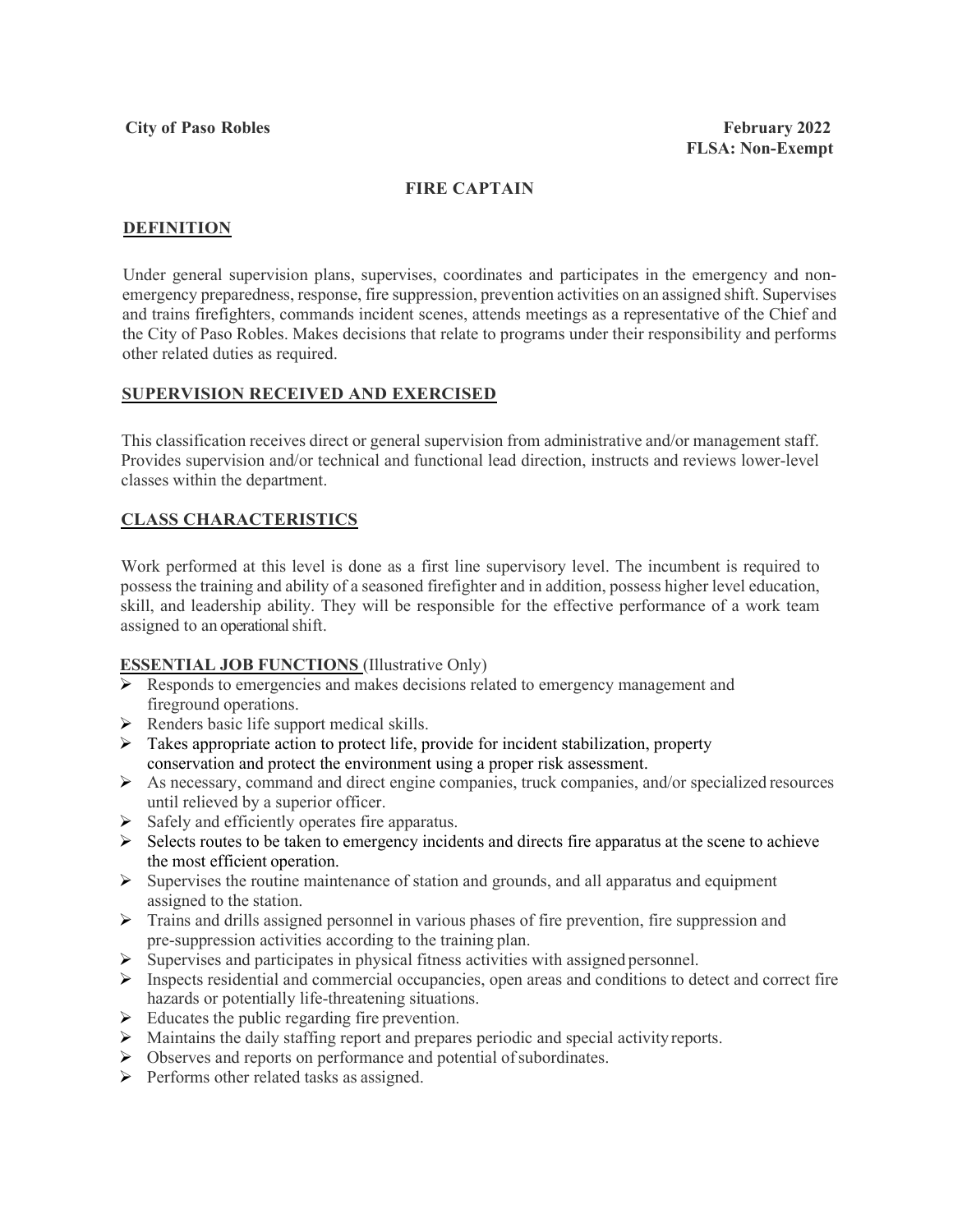# **QUALIFICATIONS**

## **Knowledge of:**

- $\triangleright$  Principles and practices of hydraulics as applied to fire suppression.
- $\triangleright$  Principles, practices, methods, techniques, materials and equipment employed in fire suppression, investigation, prevention, emergency response, rescue, medical aid, hazards and safety precautions, applicable laws and regulations.
- $\triangleright$  City geography, including street names and number, and the location of fire hydrants.
- $\triangleright$  Applicable laws, rules and regulations, including those governing the operation of emergency vehicles.
- $\triangleright$  Basic organization and function of public agencies, including the role of an elected City Council.
- $\triangleright$  Federal, state, and City codes, regulations, policies, agreements, technical processes and procedures related to City and departmental activities.
- $\triangleright$  Standard office administrative practices and procedures, including the use of standard office equipment.
- Business letter writing, techniques for preparing informational materials and the standard format for reports, correspondence and other written materials.
- $\triangleright$  English usage, spelling, grammar and punctuation.
- $\triangleright$  Computer applications related to the work, including word processing, database and spreadsheet applications.
- $\triangleright$  Records management principles and practices.
- $\triangleright$  Principles and practices of management and supervision.
- $\triangleright$  Occupational safety and health rules and regulations.
- $\triangleright$  Techniques for providing a high level of customer service to the public, representatives of other agencies, and City staff, in person and over the telephone.

### **Skill in:**

- $\triangleright$  Planning, organizing and coordinating the work of subordinate staff.
- $\triangleright$  Assessing and implementing emergency situation response.
- $\triangleright$  Rendering emergency medical care at the basic life support level and operating department apparatus/equipment.
- Providing varied and responsible work requiring the use of independent judgment, tact and discretion.
- Interpreting, applying, explaining, and implementing policies, procedures, technical processes and computer applications related to the City, department, or organizational unit to which assigned.
- $\triangleright$  Leadership, coordinating staff, and delegating tasks.
- Collecting, compiling, analyzing and summarizing varied information, proposing and considering alternatives and reaching sound conclusions.
- $\triangleright$  Effectively representing the department and the City in meetings with community groups and various business, professional and educational organizations.
- $\triangleright$  Effectively communicating verbal and written instructions.
- $\triangleright$  Compiling information from varied sources and preparing accurate records and reports.
- $\triangleright$  Composing correspondence, informational materials and reports independently or from brief instructions.
- $\triangleright$  Making accurate arithmetic and statistical calculations.
- Using English effectively to communicate in person, over the telephone and inwriting.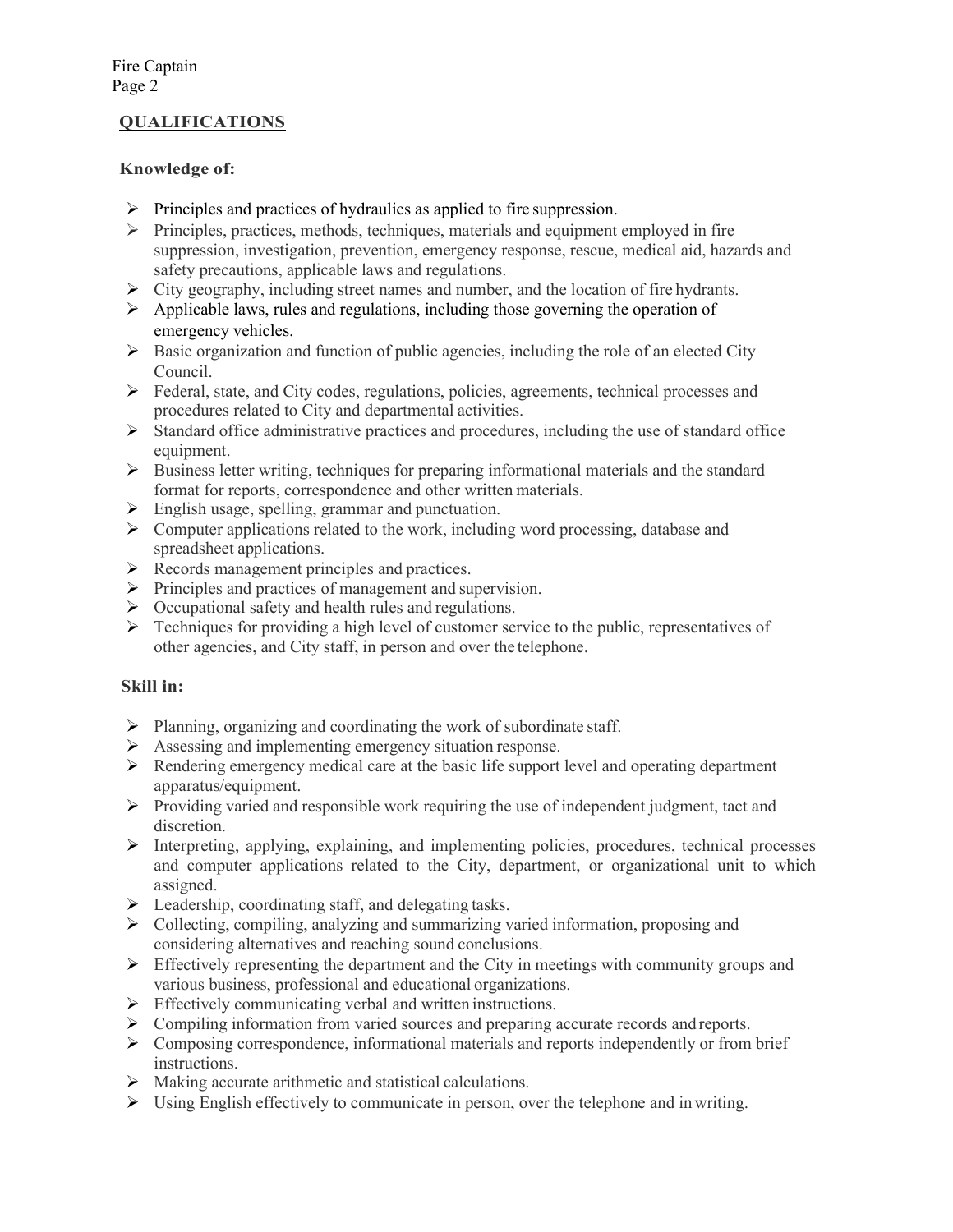Fire Captain Page 3

- $\triangleright$  Using initiative and independent judgment within established policy and procedural guidelines.
- $\triangleright$  Organizing own work, initiating processes, coordinating projects, setting priorities, meeting critical deadlines and following up on assignments with a minimum of direction.
- $\triangleright$  Taking a proactive approach to customer service issues.
- $\triangleright$  Data entry into standard computer formats and producing correspondence and reports with speed and accuracy sufficient to perform assigned work.
- $\triangleright$  Establishing and maintaining effective working relationships with those contacted in the course of the work.

# **Education and Experience:**

High school graduation or equivalent.

Minimum of four (4) years of broad and increasingly responsible experience as a paid, full-time firefighter.

At least one (1) year of that experience must be performed in the rank of a paid, full-time Fire Engineer or Acting Engineer.

## **Licenses and Certifications:**

- $\triangleright$  State Fire Fighter I Certificate
- State Company Officer Certificate or completed current State Company Officer course requirements.
- At a minimum possess, a valid California Class C Driver's License with Firefighter Endorsement
- $\triangleright$  Valid California or National Registry Emergency Medical Technician I Certificate
- $\triangleright$  State Driver/Operator 1A and 1B Certificates or State Fire Training course equivalency
- Successful completion of the Paso Robles Fire and Emergency Services Engineer Task Book or obtained the rank of Fire Engineer.

Within 90 days of appointment must attain:

 $\triangleright$  San Luis Obispo County Emergency Medical Services Agency requirements for expanded Emergency Medical Technician skills.

Within 12 months of appointment must complete:

 State Company Officer Task Book and obtain Company Officer Certificate (if not completed at time of appointment).

# **Working Conditions:**

Incumbents in this classification work 24-hour shift assignments, including weekends and holidays, and may be required to work overtime with little or no notice. Due to the varied and unpredictable nature of the work, incumbents may also be required to work under the following conditions:

During a shift, Fire Captains are subject to unpredictable interruptions of sleep periods during which they must function effectively, including directing the work of others in emergency situations. While performing many emergency-related duties, a Fire Captain is required to lift, carry and/or drag objects such as a hose line or smoke ejector weighing up to 80 pounds, wear special protective clothing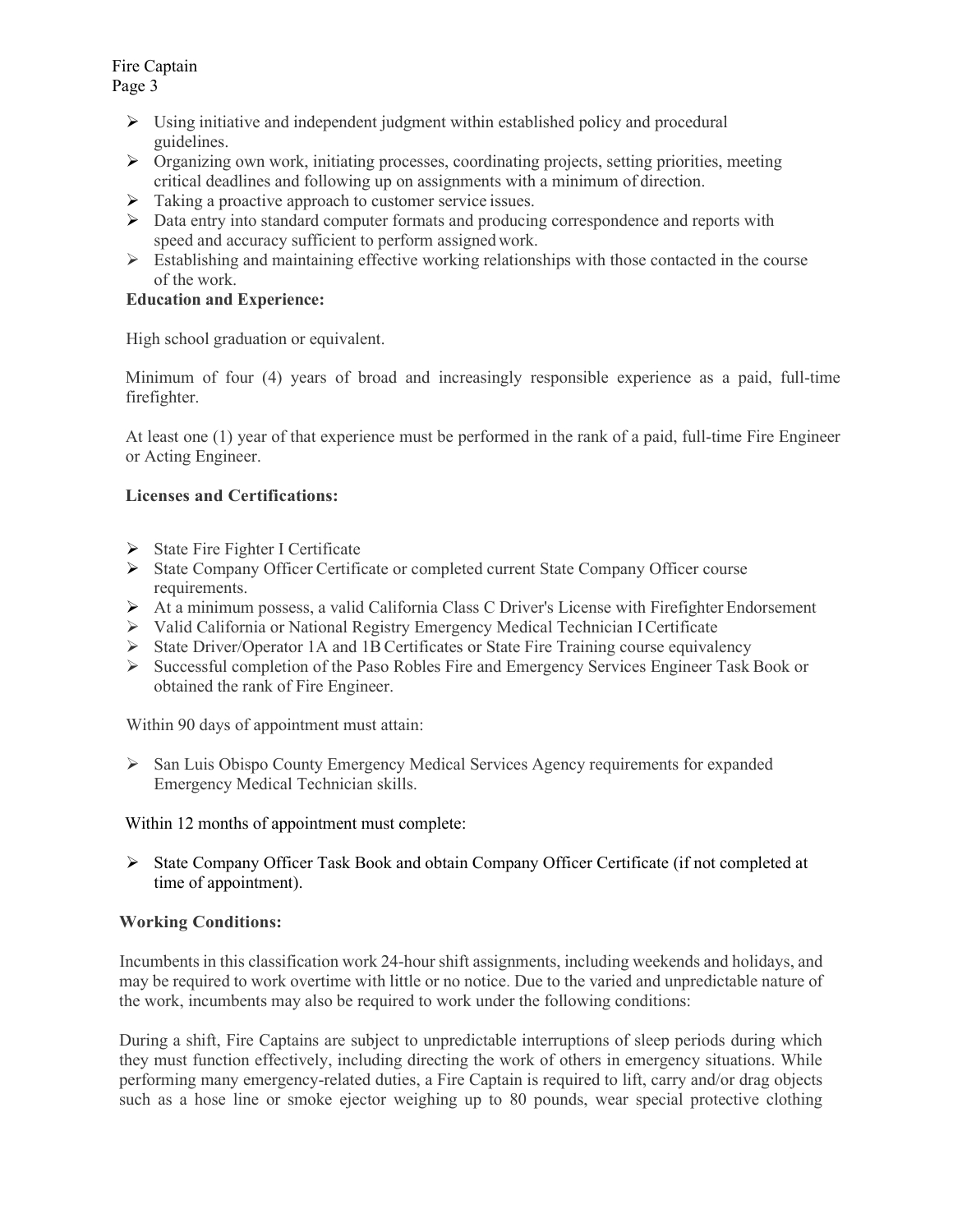Fire Captain Page 4

weighing up to I00 pounds, and wear a self-contained breathing apparatus weighing up to 80 pounds for short or long distances and often in combination. While performing emergency aid, a Fire Captain may lift and carry victims weighing up to 160 pounds, which requires use of the stomach and lower back muscles to support the body. Incumbents are exposed to a variety of weather conditions and are required to tolerate very hot and very cold temperatures. When responding to emergencies, incumbents also are exposed to other elements, including smoke, heat, flames, hazardous chemicals, and blood and other bodily fluids. In these situations, they must be able to observe or monitor people or objects to ensure compliance with safety standards; stand, sit or walk for extended periods of time, unable to rest at will; use explosive strength, as in sprinting or jumping; walk over rough, uneven or rocky surfaces; use arms above shoulder level; bend or stoop repeatedly or continually over time; and use common hand tools, such as hammers, saws and screw drivers. Incumbents are required to have the ability to hear a variety of warning devices and alarms, gas leaks, and/or calls for help. Some rescue duties require the operation of mechanical rescue equipment and the monitoring of proper safety techniques in the use of such equipment. The tools used by a Fire Captain require precise arm/hand positioning and movements, such as when operating a chain saw or using emergency medical rescue equipment. The operation of firefighting equipment often requires the coordinated movement of more than one limb simultaneously. Emergency situations may require incumbents to work in small, cramped crawl spaces, areas where vision is limited, and/or at heights, including on roof tops and/or ladders. A Fire Captain must be able to distinguish among colors, including colors of smoke and flame, color coded equipment, hazardous materials identification placards, and wires, in order to identify or respond to potentially dangerous situations.

In daily activities at a station assignment, incumbents operate office equipment requiring repetitive arm/hand movements, as when they enter data into a terminal, personal computer or keyboard device. In order to keep abreast of developments in their field, incumbents must be able to learn in a classroom setting, and through observation and oral instruction in an on-the-job training setting. In both emergency and non-emergency situations, while performing supervisory responsibilities, incumbents review or check the work product of others.

Incumbents may be assigned to the Hazardous Materials Response Team, and, when so assigned, are required to wear a totally encapsulated suit for up to one hour, collect samples and secure leaks of unknown substances, work with heavy tools, and perform chemical tests to identify unknown substances.

#### **Physical Demands:**

Must possess mobility to work in an emergency incident setting and use power and hand tools and equipment; mobility to function at various field sites; physical stamina to perform work at an emergency incident, work on uneven terrain and lift and carry equipment and materials weighing over 100 pounds; vision to read printed materials and a computer screen; and hearing and speech to communicate in person, over the telephone and a two-way radio. Classification may be exposed to inclement weather conditions, fumes, odors, dust, and potentially toxic chemicals and conditions.

#### **Other Requirements:**

Attendance at off-hours meetings may be requested. to facilitate continuity of department operations. Response to off-hour emergencies may be required under California Government Code Section 3100